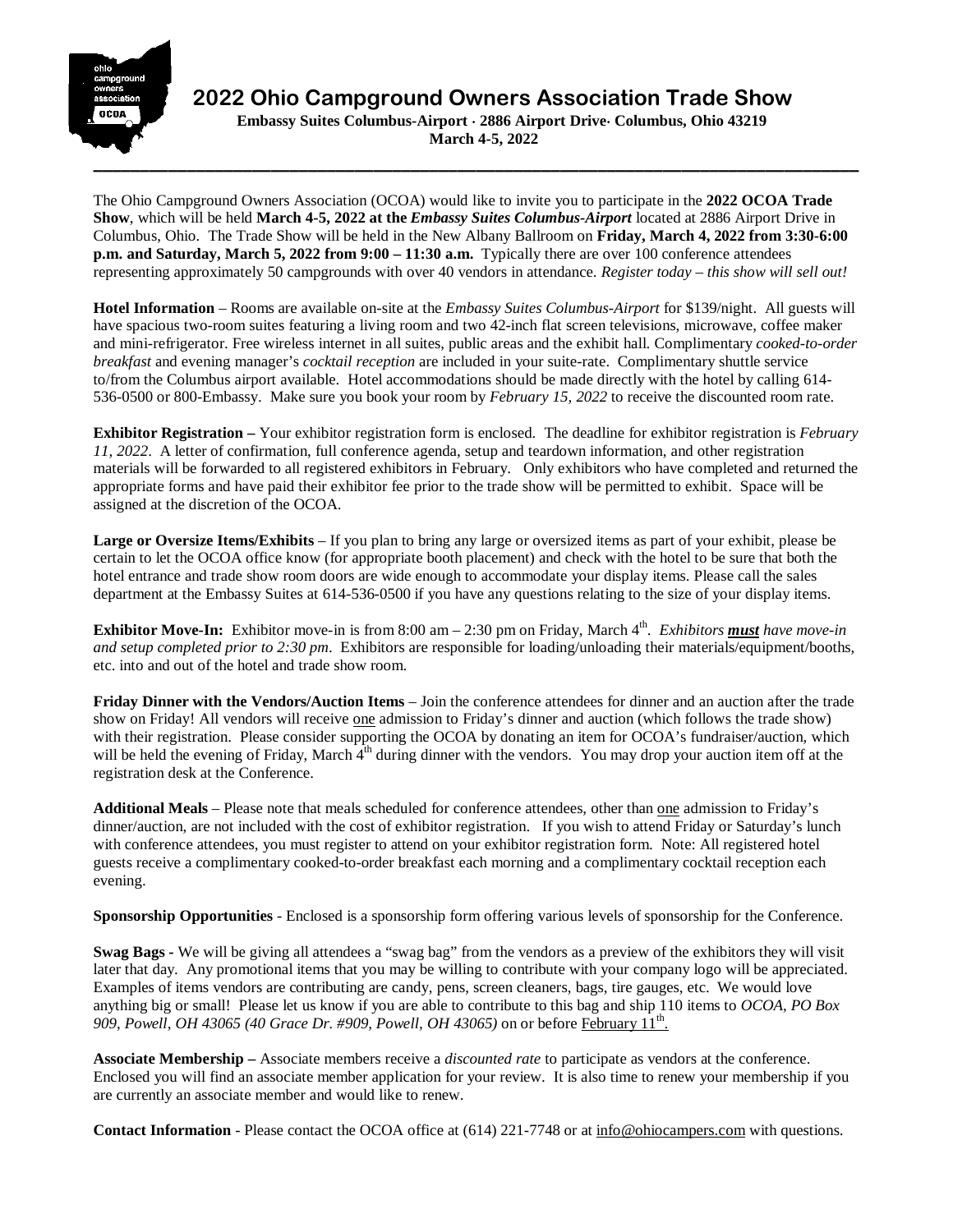# **OCOA 2022 Trade Show Exhibitor Registration Form**

| I wish to participate in the 2022 OCOA Trade Show, which will be held at the Embassy Suites Columbus-Airport in the<br>New Albany Ballroom on Friday, March 4, 2022 from 3:30 - 6:00 pm and Saturday, March 5, 2022 from 9:00 - 11:30 am.<br>Registration Deadline is February 11, 2022! Make lodging reservations directly with the Embassy Suites at<br>614-536-0500. I have marked my selection(s) below: |  |  |  |
|--------------------------------------------------------------------------------------------------------------------------------------------------------------------------------------------------------------------------------------------------------------------------------------------------------------------------------------------------------------------------------------------------------------|--|--|--|
| 6'x 10' BOOTH(S) (limit of 3 booths): $\square$ @ \$350 Member $\square$ _ @\$470 Non-member Subtotal \$________                                                                                                                                                                                                                                                                                             |  |  |  |
| <b>FRIDAY DINNER &amp; AUCTION:</b> One <i>complimentary pass/booth to</i> Friday's dinner and auction                                                                                                                                                                                                                                                                                                       |  |  |  |
| $\Box$ I will NOT attend Friday dinner and auction                                                                                                                                                                                                                                                                                                                                                           |  |  |  |
| $\Box$ One person will attend Friday dinner and auction (one complimentary pass per booth)                                                                                                                                                                                                                                                                                                                   |  |  |  |
| $\Box$ I need ______ extra pass(es) to Friday's dinner and auction @ \$80<br>Subtotal \$                                                                                                                                                                                                                                                                                                                     |  |  |  |
| <b>SKIRTED TABE AND CHAIRS</b> (complimentary): $\Box$ YES<br>$\Box$ NO                                                                                                                                                                                                                                                                                                                                      |  |  |  |
| Subtotal \$<br><b>ELECTRICAL OUTLET</b> $@$40$ (must be ordered in advance): $\square$ YES<br>$\Box$ NO                                                                                                                                                                                                                                                                                                      |  |  |  |
| LUNCHES: If exhibitors wish to join conference attendees for lunch on Friday or Saturday they must purchase a ticket.                                                                                                                                                                                                                                                                                        |  |  |  |
| Subtotal \$<br>$\Box$ Friday lunch ticket(s) @ \$45 $\Box$ Saturday Lunch ticket(s) @ \$45                                                                                                                                                                                                                                                                                                                   |  |  |  |
| TOTAL <sup>\$</sup>                                                                                                                                                                                                                                                                                                                                                                                          |  |  |  |
|                                                                                                                                                                                                                                                                                                                                                                                                              |  |  |  |
|                                                                                                                                                                                                                                                                                                                                                                                                              |  |  |  |
| Phone: Email: Email: Email: Email: Email: Email: Email: Email: Email: Email: Email: Email: Email: Email: Email: Email: Email: Email: Email: Email: Email: Email: Email: Email: Email: Email: Email: Email: Email: Email: Email                                                                                                                                                                               |  |  |  |
|                                                                                                                                                                                                                                                                                                                                                                                                              |  |  |  |
|                                                                                                                                                                                                                                                                                                                                                                                                              |  |  |  |
| $\Box$ SWAG BAG ITEM: (110 items to 40 Grace Dr. #909, Powell, OH 43065 by February 11 <sup>th</sup> )                                                                                                                                                                                                                                                                                                       |  |  |  |
|                                                                                                                                                                                                                                                                                                                                                                                                              |  |  |  |
| $\Box$ <b>ASSOCIATE MEMBERSHIP -</b> Show discount requires new or renewal of associate membership @ \$210                                                                                                                                                                                                                                                                                                   |  |  |  |
| (Drop off at registration desk upon check in)                                                                                                                                                                                                                                                                                                                                                                |  |  |  |
| $\Box$ <b>LITERATURE DISTRIBUTON</b> - I cannot attend but would like to send 110 sets of literature for distribution.<br>\$150/member/\$290 for non-members. Please send 110 sets to PO Box 909, Powell, OH 43065 by February 11 <sup>th</sup> .                                                                                                                                                            |  |  |  |
| <b>SELECT PAYMENT METHOD</b>                                                                                                                                                                                                                                                                                                                                                                                 |  |  |  |
| Amount to Charge \$<br>$\Box$ Check (enclosed) $\Box$ VISA $\Box$ MC $\Box$ DICSOVER                                                                                                                                                                                                                                                                                                                         |  |  |  |
|                                                                                                                                                                                                                                                                                                                                                                                                              |  |  |  |
|                                                                                                                                                                                                                                                                                                                                                                                                              |  |  |  |
|                                                                                                                                                                                                                                                                                                                                                                                                              |  |  |  |
|                                                                                                                                                                                                                                                                                                                                                                                                              |  |  |  |

*\*Cancellations must be received by February 11, 2022 to receive a refund. A \$25 administrative fee will be deducted.\**  **Please return this form with your payment by February 11, 2022 to: NEW MAILING ADDRESS: OCOA, PO Box 909, Powell, Ohio 43065 Phone: (614) 221-7748 Fax: (614) 221-0756**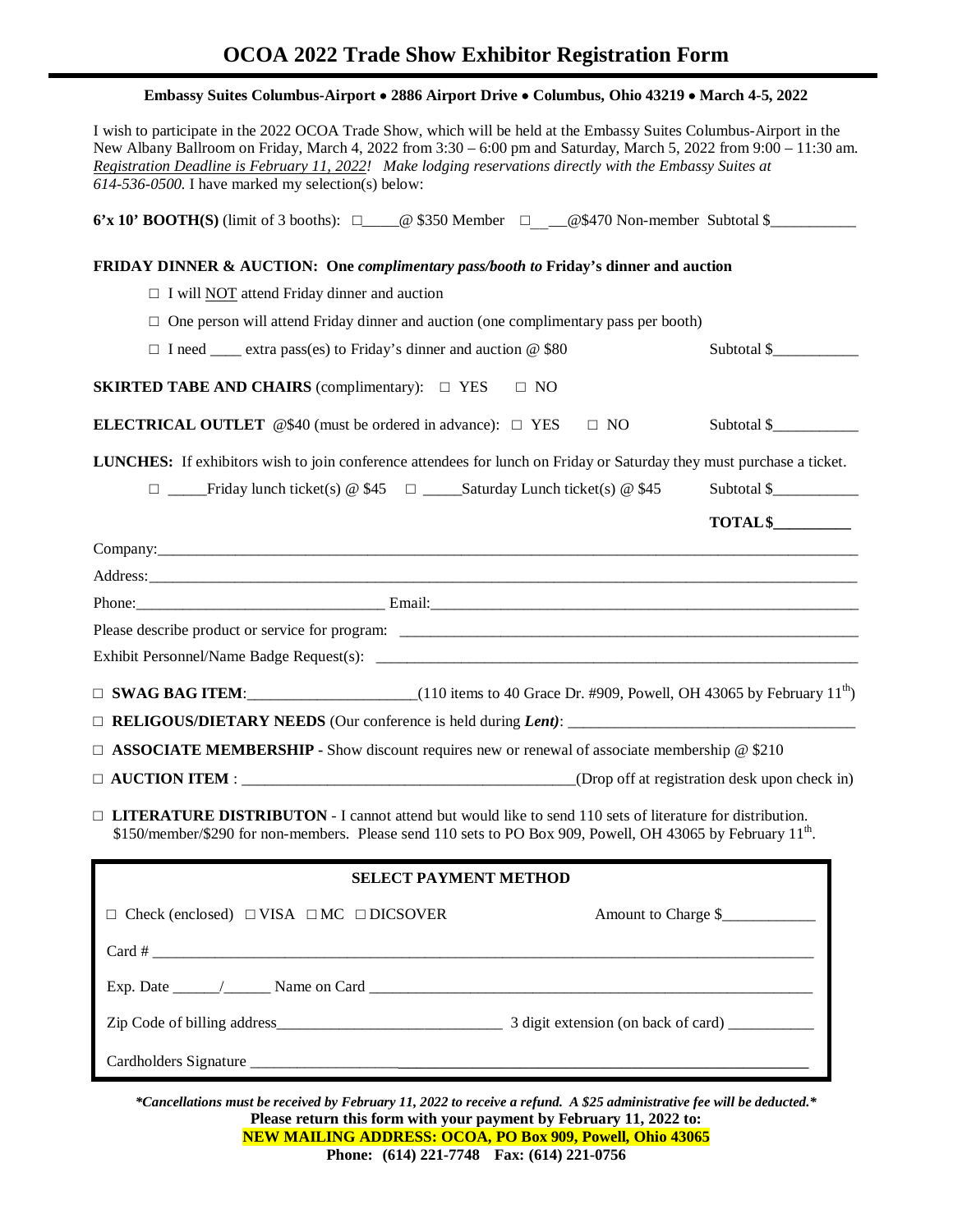

# **Ohio Campground Owners Association, Inc. PO Box 909 ∙ Powell, Ohio 43065 614-221-7748 ∙ Fax 614-221-0756 [info@ohiocampers.com](mailto:info@ohiocampers.com) [www.ohiocampers.com](http://www.ohiocampers.com/)**

 *Privately owned and operated campgrounds serving Ohio's recreational needs*

# **2022 ASSOCIATE MEMBER APPLICATION**

|                        | $\Box$ Renewal | <b>New Member</b><br>$\Box$ |
|------------------------|----------------|-----------------------------|
| <b>BUSINESS NAME</b>   |                |                             |
| <b>MAILING ADDRESS</b> |                |                             |
|                        |                |                             |
| <b>EMAIL ADRESS</b>    |                |                             |
| <b>PHONE</b>           |                |                             |
| PRODUCT/SERVICE        |                |                             |
|                        |                |                             |
| <b>CONTACT PERSON</b>  |                |                             |
|                        |                |                             |

### **OCOA ASSOCIATE MEMBER DUES……………………………..\$210.00**

Make check payable to *OCOA* and enclose with this application or submit credit card information.

SIGNATURE OF APPLICANT \_\_\_\_\_\_\_\_\_\_\_\_\_\_\_\_\_\_\_\_\_\_\_\_\_\_\_\_\_\_\_\_\_\_\_\_\_\_\_\_\_\_\_\_\_\_\_\_\_\_\_\_\_\_\_\_\_\_\_\_\_\_\_\_\_\_\_\_\_\_\_\_

 $\text{DATE}$ 

Associate membership is open to any individual, corporation, association, or organization, public or private, who subscribes to the purposes of the Association and is not eligible for any other classification of membership. Membership is effective through December 31, 2022. Associate members are listed in one OCOA newsletter and are eligible to receive one set of mailing labels upon request.

| <b>SELECT PAYMENT METHOD</b>                                                  |                     |  |  |
|-------------------------------------------------------------------------------|---------------------|--|--|
| $\Box$ Check (enclosed) $\Box$ VISA $\Box$ MC $\Box$ DICSOVER                 | Amount to Charge \$ |  |  |
| $Card \#$                                                                     |                     |  |  |
| Exp. Date $\_\_\_\_\_\_\$ Name on Card $\_\_\_\_\_\_\_\_\_\_\_\_\_\_\_\_\_\_$ |                     |  |  |
|                                                                               |                     |  |  |
|                                                                               |                     |  |  |